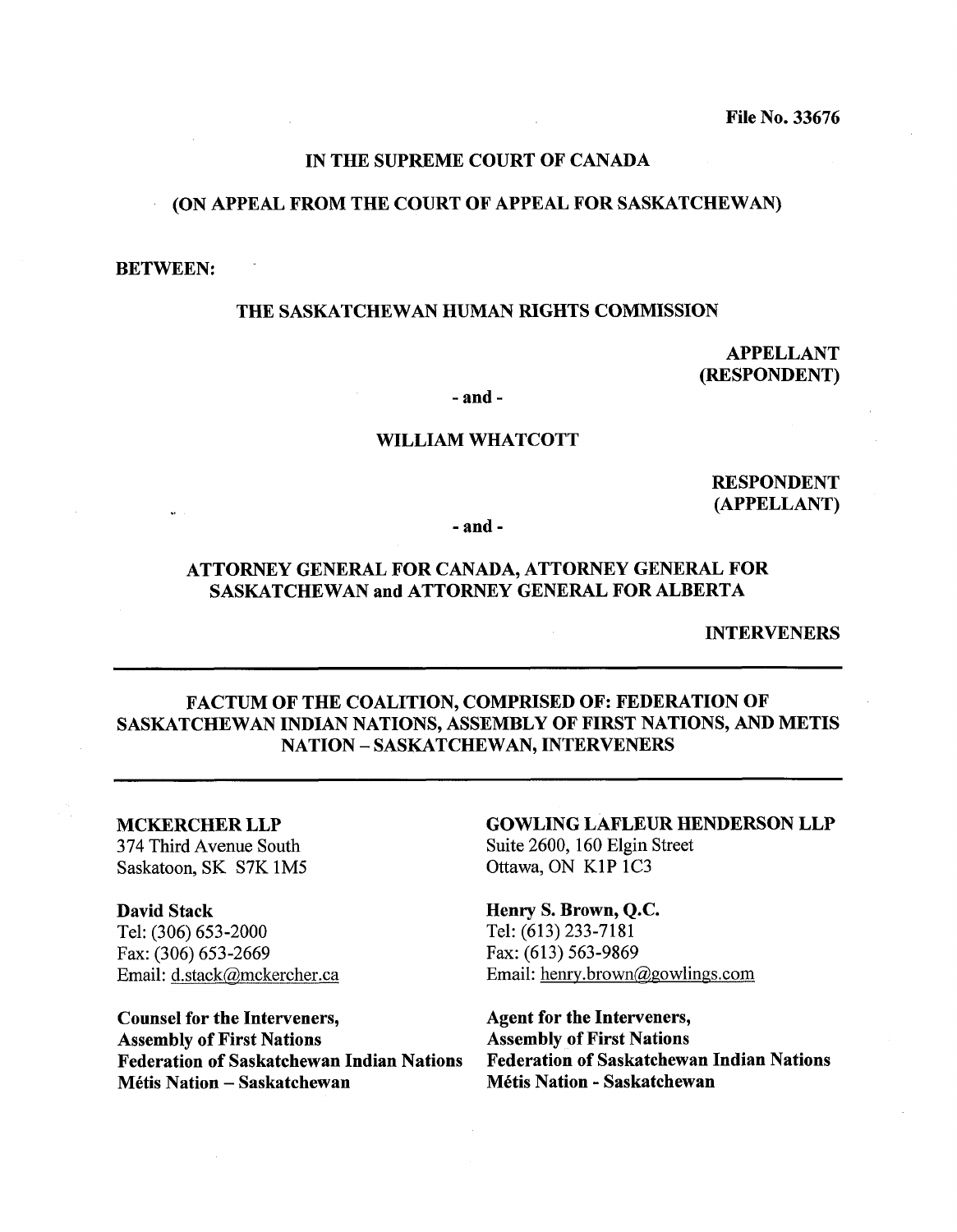# SCHARFSTEIN GIBBINGS WALEN FISHER LLP

500,100 Second Avenue South Saskatoon, SK S7K 1M6

# Grant J. Scharfstein, Q.C. Deidre L. Aldcorn

Tel: (306) 653-2838 Fax: (306) 652-4747 Email: lawyers@,scharfsteinlaw.com

# THE SASKATCHEWAN HUMAN RIGHTS COMMISSION

816, 122 Third Avenue North Saskatoon, SK S7K 2H6

#### Janice E. Gingell

Tel: (306) 933-5956 Fax: (306) 933-7863 Email: Janice.Gingell@gov.sk.ca

Co-Counsel for the Appellant, The Saskatchewan Human Rights Commission

#### NSWB LAW FIRM P.C. INC.

3 19 Souris Avenue Northeast, Box 8 Weyburn, SK S4H 2J8

# Thomas A. Schuck Tel: (306) 842-4654 Fax: (306) 842-0522 Email: tschuck@nswb.com

Counsel for the Respondent, William Whatcott

# MCMILLAN LLP Lawyers - Patent & Trade Mark Agents Suite 300,50 O'Connor Street Ottawa, ON KIP 6L2

Eugene Meehan, Q.C. Marie-France Major Tel: (613) 232-7171 Ext: 132 Fax: (613) 231-3191 Email: eugene.meehan@mcmillan.ca

# Agents for the Appellant, The Saskatchewan Human Rights **Commission**

# VINCENT DAGENAIS GIBSON LLP

325 Dalhousie Street, Suite 600 Ottawa, ON KIN 7G2

#### Albertos Polizogopoulos

Tel: (613) 241-2701 Fax: (613) 241-2599 Email: albertos@vdg.ca

Agent for the Respondent, William Whatcott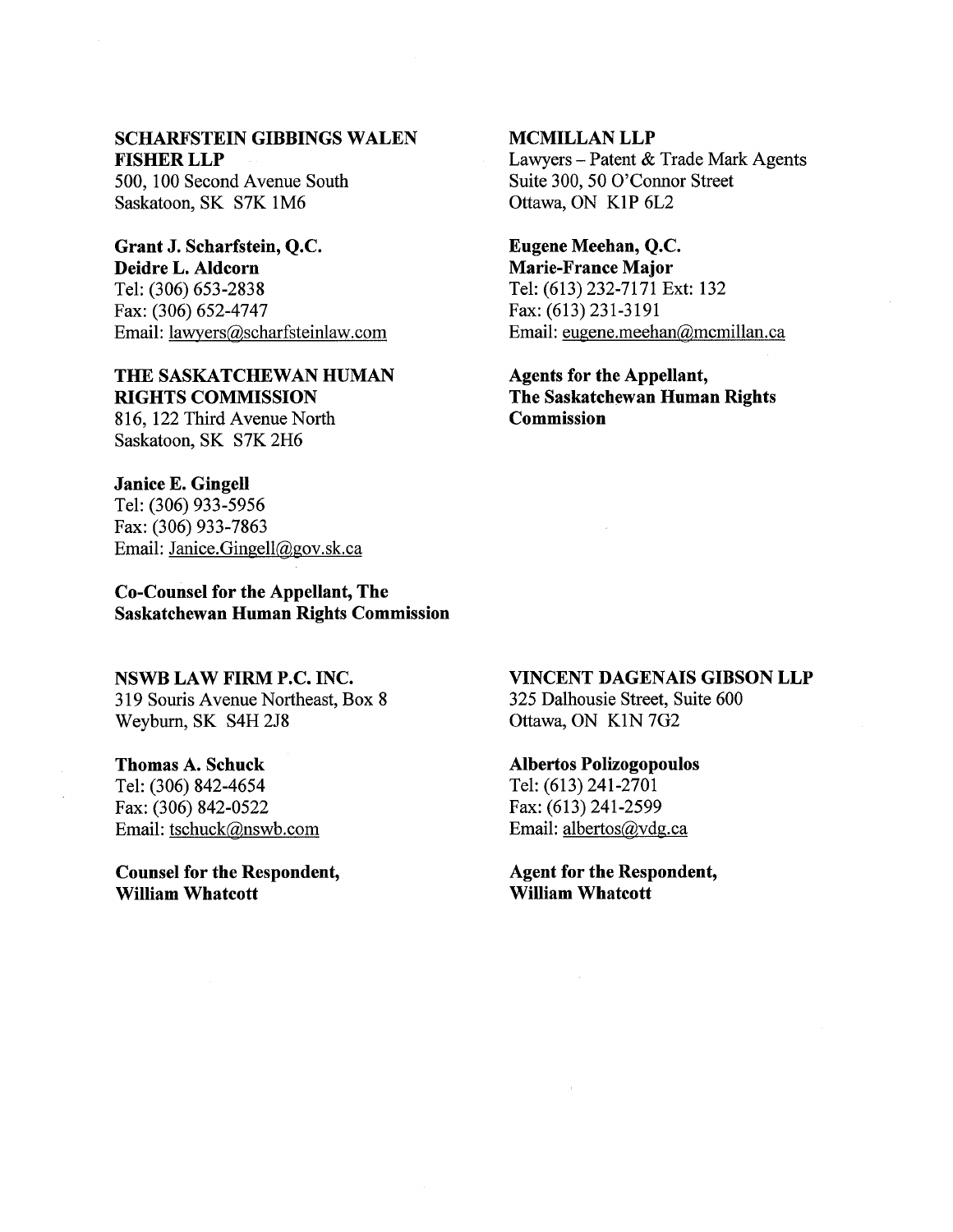## **MINISTRY OF JUSTICE** & **ATTORNEY GENERAL**

Constitutional Law Branch <sup>800</sup>- 1874 Scarth Street Regina, SK S4P 4B3

# **J. Thomson Irvine**

Tel: (306) 787-6307 Fax: (306) 787-9111 Email: tom.irvine@iustice.gc.ca

**Counsel for the Intervener, Attorney General of Saskatchewan** 

# **GOWLING LAFLEUR HENDERSON LLP**

<sup>2600</sup>- 160 Elgin St. P.O. Box 466, Stn "D" Ottawa, ON KIP 1C3

### **Henry S. Brown, Q.C.**

Tel: (613) 233-1781 Fax: (613) 788-3433 Email: henry.brown@gowlings.com

# **Agent for the Intervener, Attorney General of Saskatchewan**

## **ATTORNEY GENERAL OF CANADA**

Bank of Canada Building - East Tower 234 Wellington Street, Room 1212 Ottawa, ON KIA OH8

# **Christopher M. Rupar**

Tel: (613) 941-2351 Fax: (613) 954-1920 Email: **Christopher.rupar@,iustice.gc.ca** 

# **Counsel for the Intervener, Attorney General of Canada**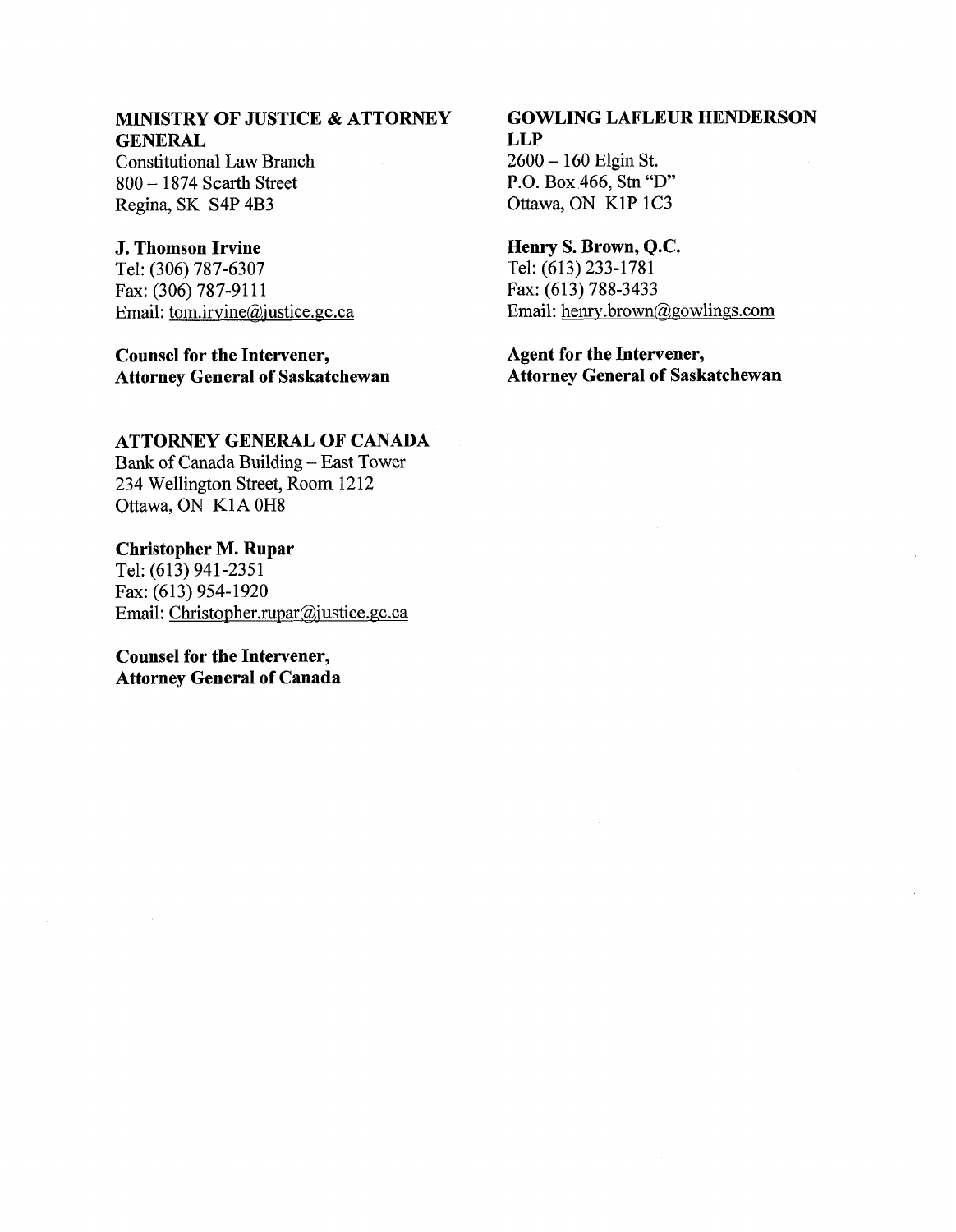# **INDEX**

| PART I - OVERVIEW                      |    |
|----------------------------------------|----|
| PART II - QUESTION IN ISSUE            |    |
| PART III - ARGUMENT                    |    |
| PART IV - SUBMISSIONS CONCERNING COSTS | 10 |
| PART V - ORDER SOUGHT                  | 10 |
| PART VI - TABLE OF AUTHORITIES         | 11 |
| PART VII - STATUTES                    | 13 |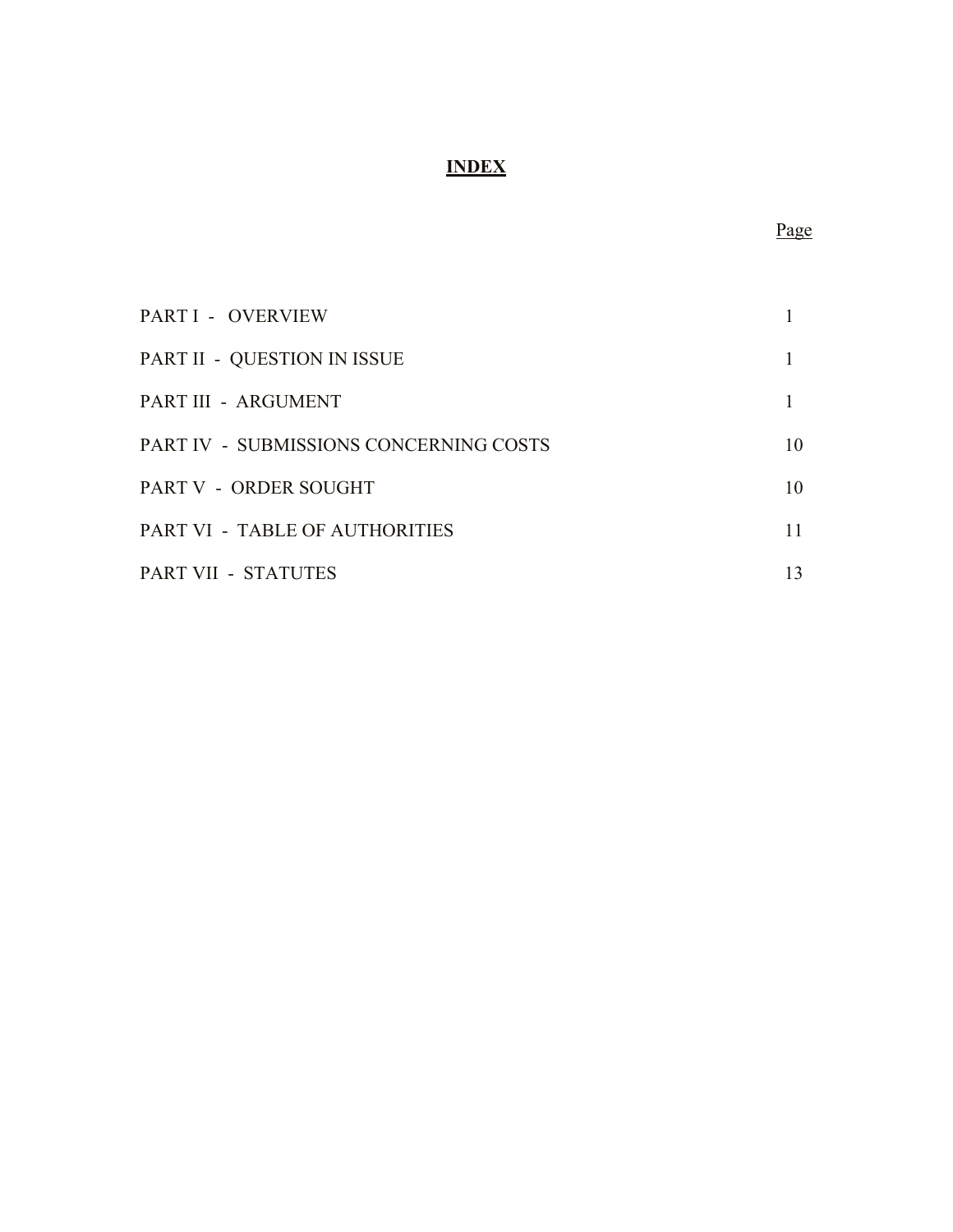#### **PART I** - **OVERVIEW**

1. The Federation of Saskatchewan Indian Nations ("FSIN"), Assembly of First Nations ("AFN"), and Métis Nation – Saskatchewan ("MNS") (collectively referred to as the "Coalition") submissions will begin with a description of the pressing need for s. 14(1)(b) of *The Saskatchewan Human Rights Code,'* with reference to international law and the historic mistreatment of Canadian Aboriginal peoples. The Coalition will then address concerns with the contextual analysis of the Court of Appeal, including the concerns that the Judgment could be read to protect hate speech on the basis that it can already be found in the public debate or on the basis that the speech is couched in moral/religious terms. The Coalition's submissions will conclude with a proposal for a purposive contextual analysis under s.  $14(1)(b)$  guided by a concern to protect the societal dignity of target groups.

#### **PART I1** - **QUESTION IN ISSUE**

2. The Coalition will address those issues raised by the Appellant that directly impact those groups represented by the Coalition. The Coalition's submissions will focus on the aspects of these issues as identified in the above overview.

#### **PART III - ARGUMENT**

#### A. The Pressing Need For s. 14(1)(b) - The First Nation and Métis Experience

**3.** The historical experience of Aboriginal peoples and the lingering hatred directed at these peoples demonstrates that there is a pressing need for this legislation. This history also demonstrates that the most damaging hate rhetoric can be "moral" and "political" discourse that invites hatred/destruction of a people or their way of life.

4. The Royal Commission on Aboriginal Peoples ("RCAP") provided a detailed account of the assimilationist policy of obliterating Aboriginal cultures and ways of life.<sup>2</sup> This policy was developed out of pervasive racist social beliefs, often well intentioned, which posited the inferiority and incapacity of these peoples and called for a dismantling of Aboriginal ways of

<sup>&</sup>lt;sup>1</sup> S.S. 1979, c. S-24.1 ("the Code").

**<sup>2</sup>**See *Report of the Royal Commission on Aboriginal Peoples,* Vol. 1 *(Ottawa:* Canada Communication Group, 1996) *["RCAP"]* at *p.* 179.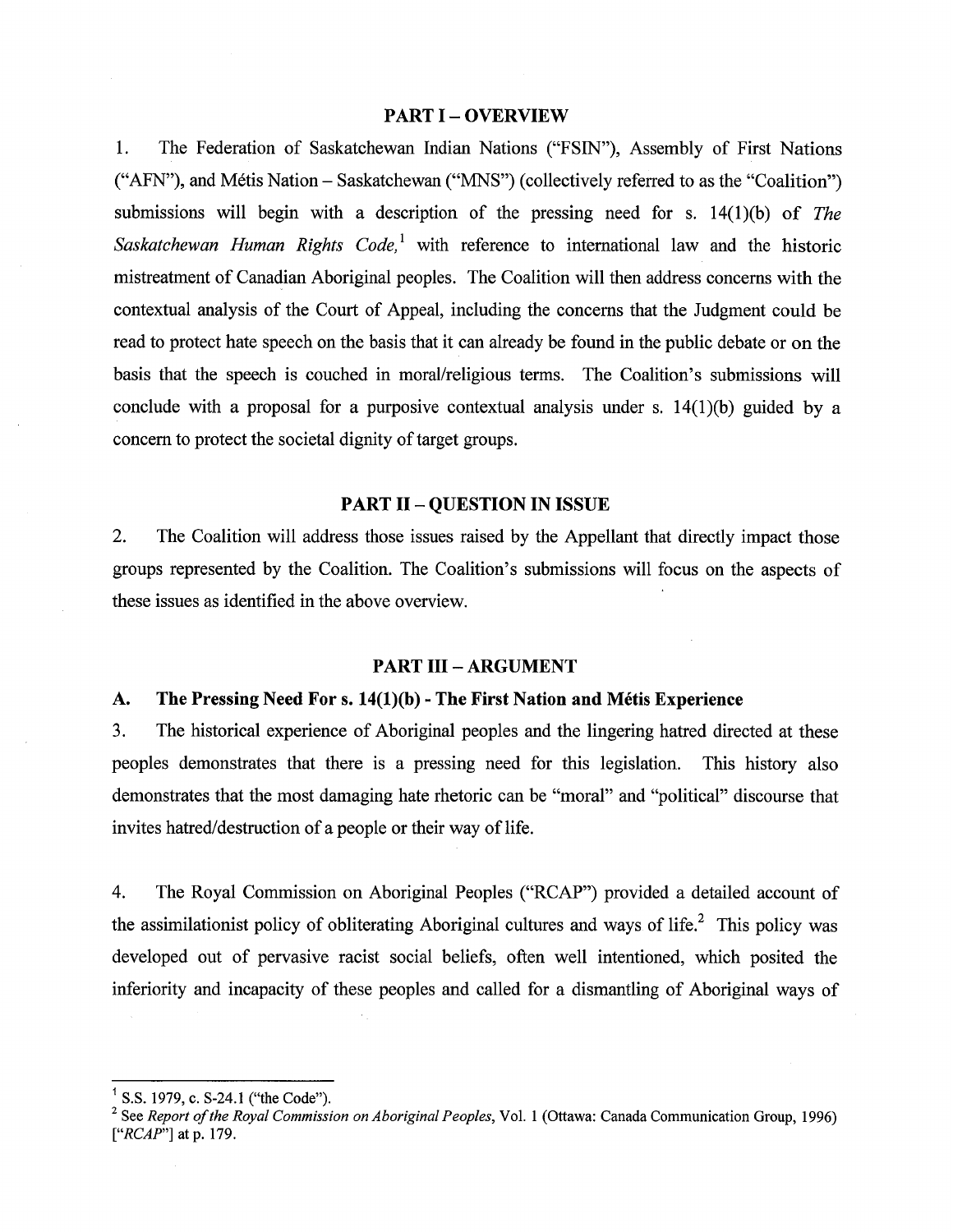life.<sup>3</sup> These were not the views of a fringe group. The rhetoric formed part of the public discourse of politicians and was at times cloaked in moral and religious terms.' These racist views were ultimately inserted into public policy and were employed in a manner that attacked the ritual life, social organization and the economic practices of First Nations and Métis communities.<sup>5</sup> Hatred of Aboriginal ways of life became so imbued in society that Aboriginal people spent "years of being taught to hate themselves and their culture". <sup>6</sup> Unchecked hate propaganda can achieve no better success than when it is allowed to become pervasive enough to convince some of the target group to hate themselves.

5. While official policies have changed, RCAP importantly noted that the public debate over the issues and rights of Aboriginal people "has reflected and continues to reflect the abiding prejudices of earlier eras."<sup>7</sup> The effects of this historic hatred continue to pervade society, including areas like the administration of justice, as noted by a variety of Commission reports. The Manitoba judicial inquiry into the deaths of Helen Betty Osborne and John Joseph Harper observed unacceptable levels of racism and hatred **within** the justice system, including very strong racist statements about Aboriginal people.<sup>8</sup> The Royal Commission on the Donald Marshall, Jr. Prosecution in Nova Scotia found that his race was an integral element in the abuse of process inflicted on him.<sup>9</sup> The Coalition submits that the history of Métis and First Nations peoples demonstrates how pervasive and unchecked hate propaganda can have devastating and lingering results for a target group. These results prejudice core connections between the target

<sup>&</sup>lt;sup>3</sup> "Indian people have been depicted as savage and untutored, wretched creatures in need of the civilizing influences of the new arrivals fiom Europe": RCAP, ibid. at 259-260.

Sir J.A. Macdonald informed Parliament of Canada's goal "to do away with the tribal system and assimilate the Indian people": RCAP, Volume 1, p. 179. Deputy Superintendent General of Indian affairs, Duncan Campbell Scott, assured Parliament in 1920 that "Our object is to continue until there is not a single Indian in Canada that has not been absorbed into the body politic and there is no Indian question": RCAP, supra note 2 at 181-183.

 $5$  RCAP, ibid. at 185-186. Justice Abella noted: "children were forcibly removed and segregated from their families to facilitate the obliteration of their Aboriginal identify": E.B. v. Order of the Oblates of Mary Immaculate in the Province of British Columbia, [2005] 3 S.C.R. 45, 2005 SCC 60 at para. 72.

 $6$  RCAP, supra note 2 at 379; and also "The common wisdom of the day ... was that Aboriginal children had to be rescued from their 'evil surroundings', isolated from parents, family and community...By a curriculum aimed at  $\alpha$  RCAP, supra note 2 at 379; and also "The common wisdom of the day ... was that Aboriginal children had to be rescued from their 'evil surroundings', isolated from parents, family and community...By a curriculum aimed into the 'civilized' adult": RCAP, supra note 2 at 339.

 $^7$  Ibid. at 250.

<sup>&</sup>lt;sup>8</sup> Public Inquiry into the Administration of Justice and Aboriginal People, Report: The Deaths of Helen Betty Osborne and John Joseph Harper, vol. 2 (Winnipeg: Queen's Printer, 1991) (Commissioners: Hamilton & Sinclair) **~http://www.ajic.mb.cdvolumell/toc.htrnl>.** 

<sup>&</sup>lt;sup>9</sup> Nova Scotia, Royal Commission on the Donald Marshall, Jr., Prosecution: Report (Halifax: McCurdy's Printing and Typesetting, December, 1989) (Chair: T.A. Hickman). In R. v. Gladue, [I9991 1 SCR 688, this Honourable Court cited the years of discrimination suffered by Aboriginal people and the numerous commission reports that have concluded that the justice system has failed Aboriginal people.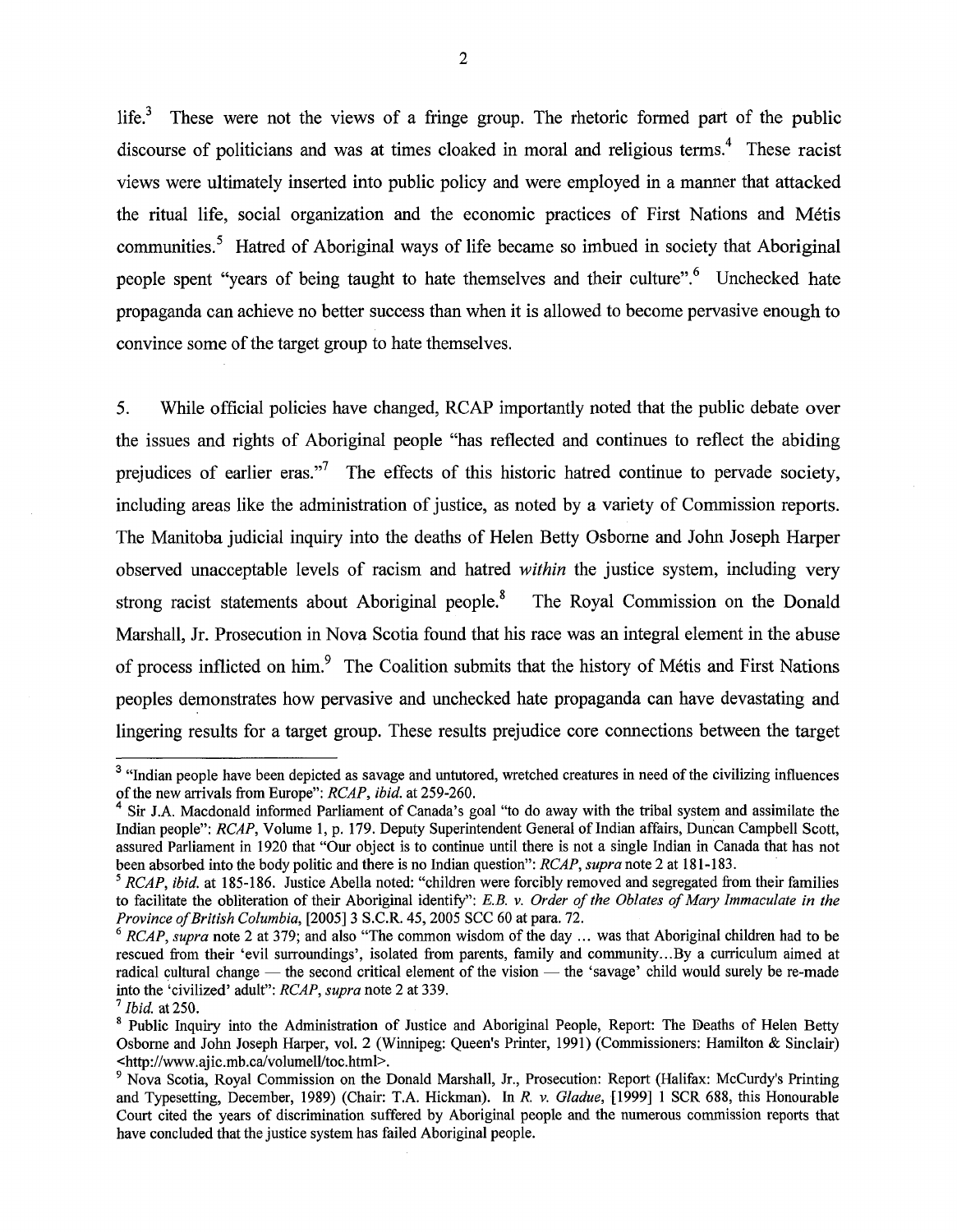group and society, such as education and the administration of justice, and can chronically undermine the dignity of the target group within society.

#### **B. The United Nations Declaration on the Rights of Indigenous Peoples**

*6.* The history of hate against Aboriginal peoples in Canada, and toward Indigenous peoples in other States, has led the international community to develop a commitment to prevent racism against Indigenous peoples. On November 12, 2010, Canada endorsed the United Nations Declaration on the Rights of Indigenous Peoples (the "Declaration").<sup> $10$ </sup> The Declaration acts as a guide and framework for Aboriginal peoples, Canadian governments, and all Canadians to work together in ways that respect and implement Indigenous rights and Treaty rights.

7. A number of authorities have confirmed that international norms, like the Declaration, are important guides to consider when evaluating the scope of human rights and aboriginal rights.<sup>11</sup> As Chief Justice McLachlin observed:

> More recently, emerging international norms have guided governments and courts grappling with aboriginal issues. Canada, as a respected member of the international community, cannot ignore these new international norms any more than it could sidestep the colonial norms of the past. **l2**

**8.** In the context of international human rights instruments, Chief Justice Dickson wrote:

Since the close of the Second World War, the protection of the fundamental rights.. . has become a matter of international concern. A body of treaties (or conventions) and customary norms now constitutes an international law of human rights under which the *nations of the world have undertaken to adhere to the standards and principles necessary for ensuring freedom, dignity and social justice for their citizens* ... The various sources of international human rights law--declarations, covenants, conventions, judicial and quasi-judicial decisions of international tribunals, customary norms--must, in my opinion, *be relevant and persuasive sources for interpretation of the Charter's provisions.* 

<sup>&</sup>lt;sup>10</sup> Indian and Northern Affairs Canada, Media Release, "Canada's Statement of Support on the United Nations Declaration on the Rights of Indigenous Peoples" (12 November 2010), online <http://www.aincinac.gc.ca/ap/ia/dcl/stmt-eng.asp>.

<sup>&</sup>lt;sup>11</sup> For example, see Mitchell v. MNR, 2001 SCC 33, [2001] 1 S.C.R. 911 at para. 81; J. Hartley, P. Joffe & J. Preston, eds., Realizing the **UiV** Declaration on the Rights of Indigenous Peoples: Triumph, Hope, and Action (Saskatoon, SK: Purich Publishing Limited, 2010) ["Realizing the **UiV** Declaration"]; Reference re Public Service Employee Relations Act, [1987] 1 S.C.R. 313 at 348 ["Reference re PSERA"].

<sup>&</sup>lt;sup>12</sup> Beverly McLachlin, "Aboriginal Rights: International Perspectives" (Speech delivered at the Order of Canada Luncheon, Canadian Club of Vancouver, 8 Feb. 2002), quoted in Realizing the *UN* Declaration, supra note 10 at 72.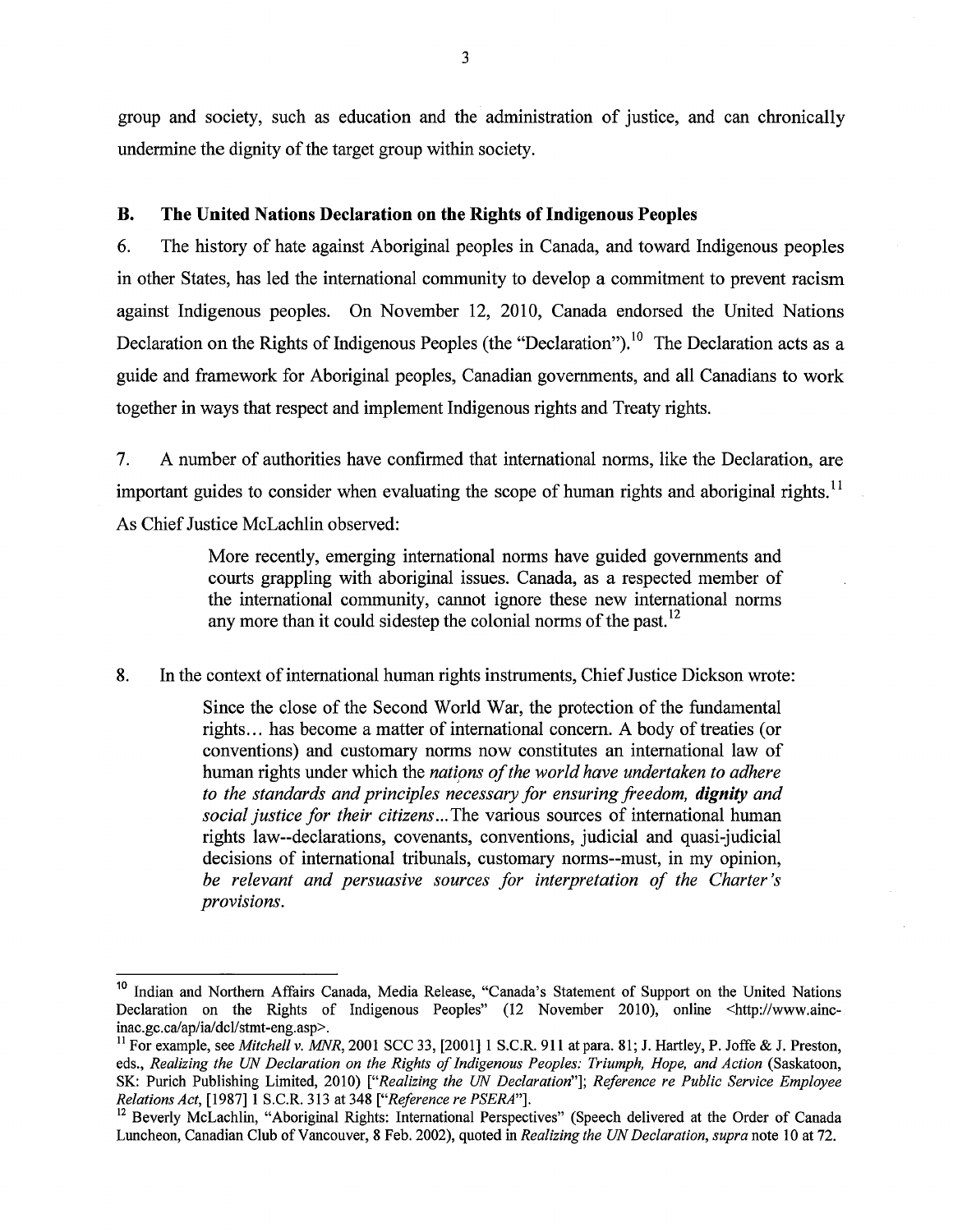.. . *the Charter should generally be presumed to provide protection at least as great as that afforded by similar provisions in international human rights documents.13* 

This approach to international instruments was followed in R  $\nu$  Keegstra.<sup>14</sup> Accordingly, international norms, including the Declaration, are a relevant and persuasive factor to be taken into consideration when considering Charter and human rights issues.

**9.** Importantly, the Declaration includes a fundamental responsibility on States to enact human rights laws that *prevent* and redress propaganda that incites racial hatred:

> 2. States shall provide effective mechanisms for prevention of, and redress for:

(e) Any form of propaganda designed to promote or incite racial or ethnic discrimination directed against them. (Article 8)

10. This international norm, and other elements of international  $law<sup>15</sup>$  related to hate propaganda, provides compelling support for the pressing and substantial objective underlying s. 14(l)(b). Aboriginal peoples and other target groups should enjoy at least as much protection from Saskatchewan human rights law as they do according to international law.

11. Furthermore, a civil remedy is an integral part of the effective mechanism contemplated by the Declaration. Section  $14(1)(b)$  does not depend on state prosecution in the same manner as the criminal justice system - a system, as noted above, that has itself failed Aboriginal peoples. Furthermore, it was the assimilationist policy that for too long wrongfully asserted that Aboriginal peoples could not pursue their own rights and that the state must "protect" Aboriginal peoples. Saskatchewan Aboriginal groups should be entitled to bring complaints to assert their own human rights without reliance on criminal prosecution.

#### **C. Concerns with aspects of the Saskatchewan Court of Appeal's Judgment**

12. The Coalition is concerned that the Court of Appeal's Judgment may render s. 14(1)(b) an ineffective remedy in preventing and redressing hate propaganda.

**l3** *Reference re PSERA, supra* note 11 at p. 348-49. Emphasis added.

<sup>&</sup>lt;sup>14</sup>R v. *Keegstra* [1990] 3 S.C.R. 697. See also, Anne Warner La Forest, "Domestic Application on International Law in Charter cases: Are We There Yet?" (2004), **37** UBC L. Rev. 157-2 18.

<sup>&</sup>lt;sup>15</sup> See Stephanie Farrior, "Molding The Matrix: The Historical and Theoretical Foundations of International Law Concerning Hate Speech" (1996), 14 Berkeley J. Int'l L. 1 ["Farrior"]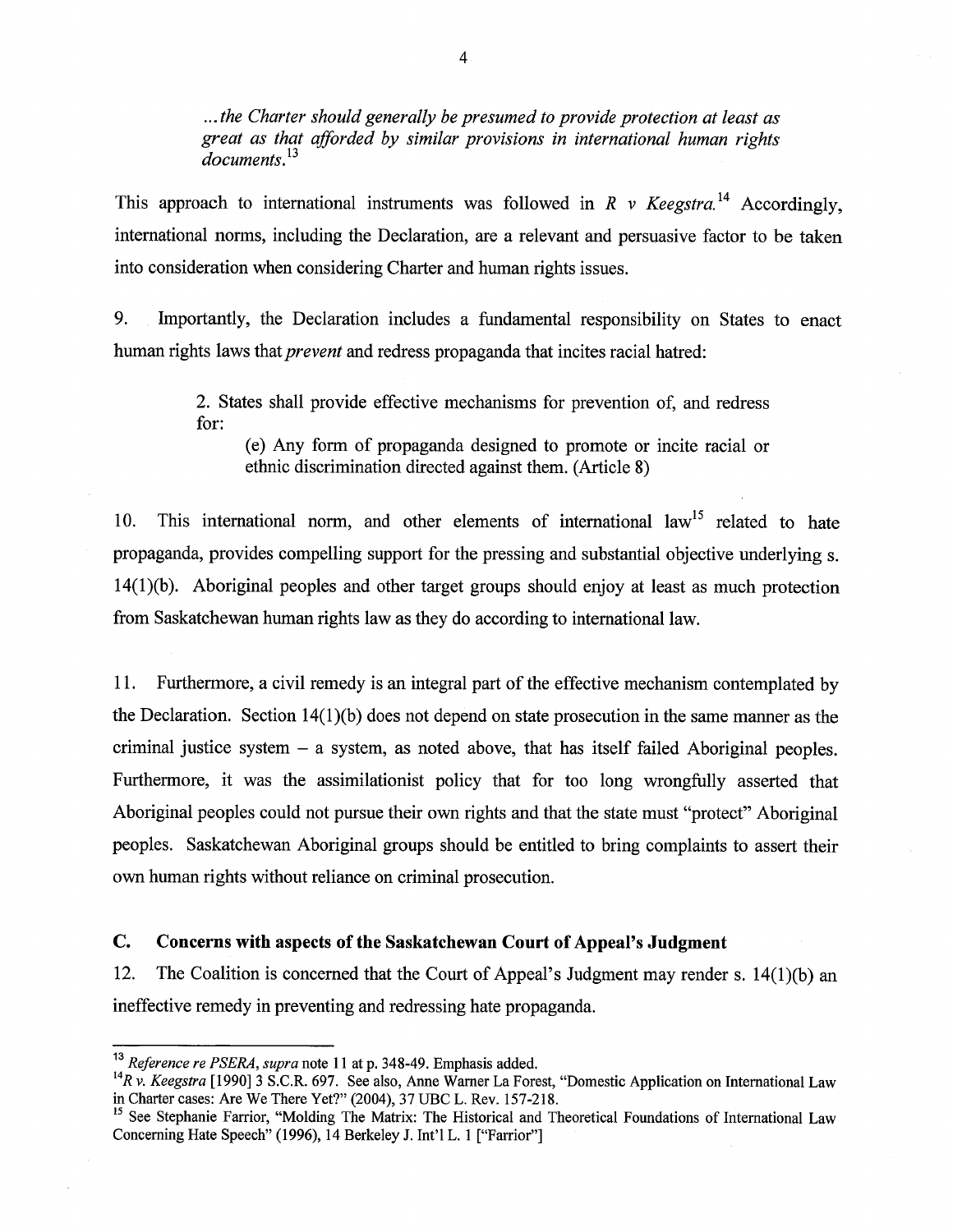**13.** On the specific issue that "Public Debate Does Not Insulate Hate Expression," as characterized in the Appellant's factum, the Coalition submits that the historic perspective of First Nations and Métis communities provides an important example of why a remedy against hate propaganda should not be denied simply because such hate is extant in the public debate. RCAP noted that the historical assimilationist policies of Canada were preceded by very public and political rhetoric by important public figures that caused Canadians to view it as their "national duty" to "civilize" Aboriginal peoples.<sup>16</sup> First Nations and Métis peoples did not have a remedy to redress this rhetoric, and, therefore, the hatred of Aboriginal cultures and ways of life found its way into public policy. Thus, far from justifying hate rhetoric, the Coalition submits that the historic effects of unfettered hate rhetoric in public debate may in fact underline the need for targeted groups to have a remedy *before* hatred becomes legitimized in the political process.<sup>17</sup>

14. On the "Morality Is Not A Contextual Factor", "Intention of the Publisher", and "Love the Sinner, Hate the Sin" issues raised in the Appeal, the Coalition argues that history demonstrates that "morality-based" racist rhetoric can have a devastating impact on the targeted group. Citizens must be free to practice and espouse their faiths, but moral, political or religious beliefs cannot justify rhetoric that incites hate. The rhetoric underlying the assimilationist policy was based on a drastically misplaced sense of moral and religious duty.<sup>18</sup> This moral dimension did not lessen the impact on those who suffered as a result. The hatred and suppression of the ritual life and the social organizations and practices of First Nations and Métis communities was, notwithstanding "moral" intentions, hatred and suppression of Aboriginal peoples.

15. Justice Neave of the Supreme Court of Victoria, Court of Appeal provided a persuasive analysis of the sin versus the sinner argument in a religious hate speech case:

> . . . [Tlhe fact that a person is a Muslim may be portrayed by some and seen by others as a characteristic which determines their identity. Attributing characteristics to people on the basis of their group membership is the essence of racial and religious prejudice and discrimination which flows from it.

 $\dddotsc$ 

**l6** RCAP, supra note 2 at p. 179 and see above references.

**l7** There are, sadly, international examples that make this point: William **A.** Schabas, "Hate Speech in Rwanda: The Road to Genocide" (2000), 46 McGill L.J. 141-171.<br><sup>18</sup> RCAP Report, supra note 2 at p. 179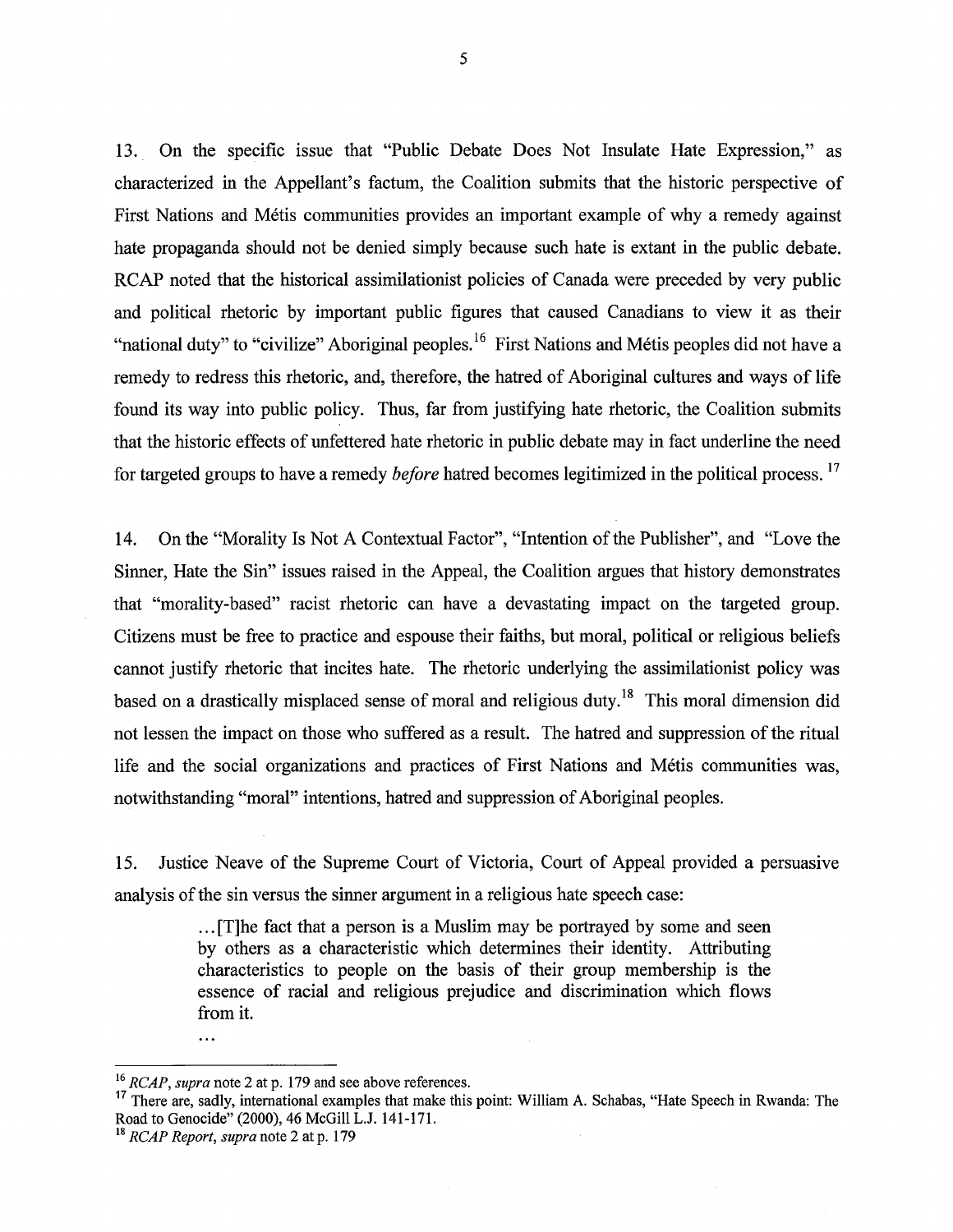. . . [i]t was open to the Tribunal to regard statements attacking Muslim belief as capable of inciting reactions of severe contempt, revulsion or serious ridicule of Muslim persons.<sup>19</sup>

**16.** As noted by Ian McKenna, a difficulty with the current approach to hate speech laws is that it is often assumed that only an extreme peripheral segment of society represents the problem.<sup>20</sup> This can result in an analysis that ultimately evaluates whether the publisher sits on one side or the other of a line of fringe extremism. This is a relative analysis that depends on the current state of public debate and awareness. Such an analysis invariably results in toleration of hate language that is already entrenched in society or the public debate, as language that already pervades society is less likely to be perceived as extreme or fringe views or to contain the same level of "vilification" as those hate messages that are not already prevalent in society. This leads to absurd outcomes; eg. if a group is already the subject of prevalent vilification in the political/public/moral debate, then this group will receive less protection from hate rhetoric than those who have been less publicly vilified in the past.

17. Unfortunately, the Court of Appeal Judgment could be perceived as suffering from this weakness.<sup>21</sup> The Court recognized that so long as there are those who oppose same sex practices "there might never be an end to this debate". The Court went on to indicate that the rhetoric of these objectors should be scrutinized on the basis of "a continuum of expression" with the important qualifications that "there will be a relatively high degree of tolerance for the language used in debates about moral issues" and "on the morality of behaviour". The difficulty with this approach is that hate mongers who oppose same sex practices are able to gain for their hate rhetoric a higher degree of tolerance through persistently and publicly categorizing same sex practices as a moral issue. The legislation was intended to address all hate messages, including the pervasive messages that have already infected the public/moral debate and, in some cases, public policy.

**18.** Similarly, the search for political, artistic, and scientific truth and the concept of the marketplace of ideas should not result in any special tolerance or protection for hate rhetoric.

<sup>&</sup>lt;sup>19</sup> Catch the Fire Ministries Inc v Islamic Council of Victoria Inc, [2006] VSCA 284 (Vic. Sup. Ct., Court of Appeal) at para. 77. Justice Nettle was more incined to view a distinction between hatred of practice and hatred of the group.

<sup>&</sup>lt;sup>20</sup> Ian B. McKenna, "Canada's Hate Propaganda Laws - A Critique" (1994), 26 Ottawa LR 159 ["McKenna"].<br><sup>21</sup> See especially paragraphs 62-64, 2010 SKCA 26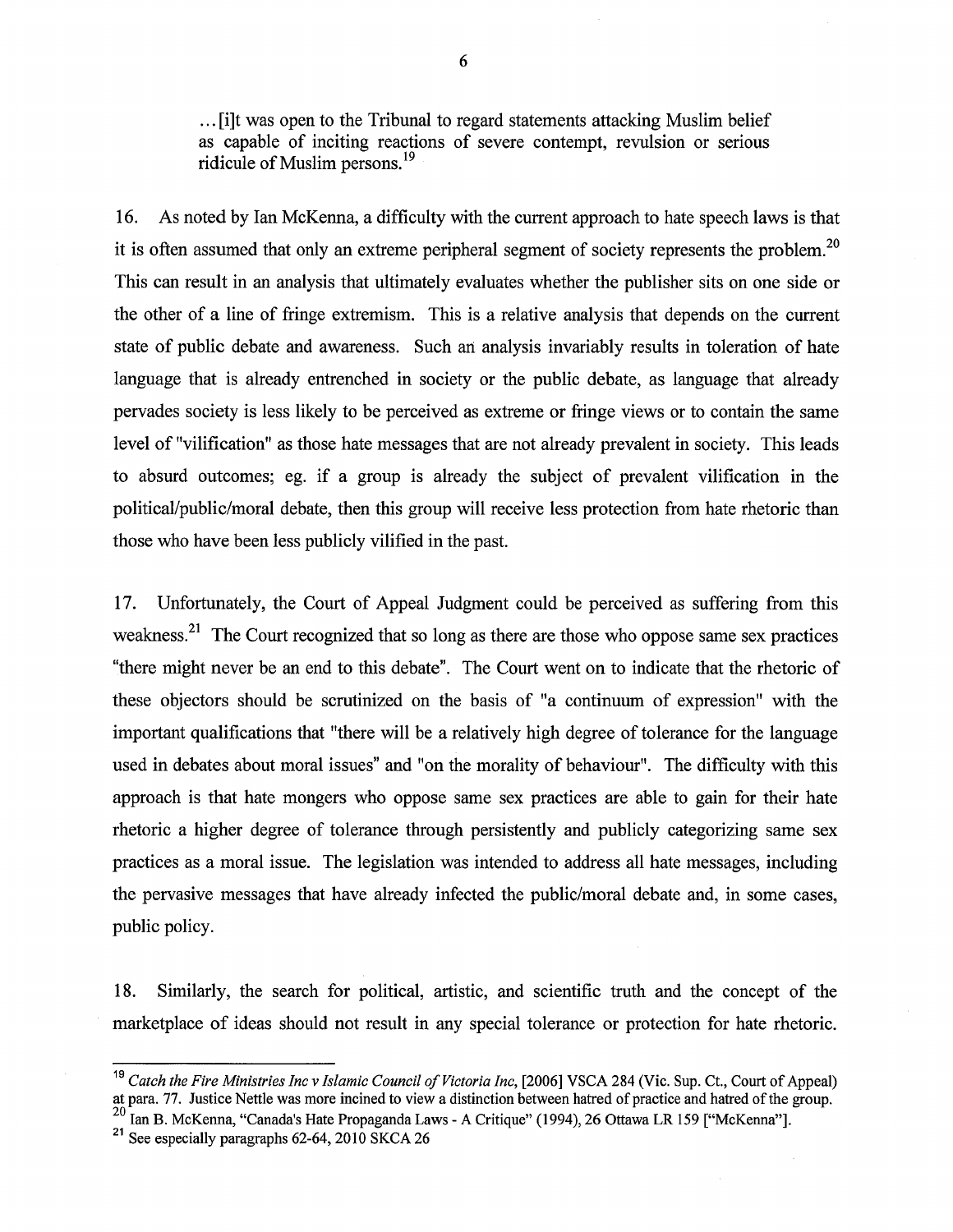International sources suggest that there is an implicit weakness in applying the "marketplace of ideas" theory to protect hate propaganda. As noted by U.N. Special Rapporteur, Danilo Türk, a society that permits hate rhetoric may very well be ensuring survival of the hate-filled views emanating from the most powerful sectors of society, as the less powerful struggle to express their views in defence of hate-filled onslaughts.<sup>22</sup> Furthermore, as Stephanie Farrior noted, international law theory rejects "the notion that racist speech must be protected so as not to hinder the discovery of the Truth", as "[tlhe bedrock of the international law on hate speech is the belief that there is indeed a wholly unacceptable ideology, one that is not deserving of legal protection: that discrimination on the basis of race, sex, and other prohibited grounds.<sup> $23$ </sup> Hate propaganda, therefore, has no value under international law and merits prohibition.

19. Any prohibition of hate rhetoric must, however, be effective to meet international law standards. Richard Moon's recommendation that "censorship" of hate speech "should be limited to speech that explicitly or implicitly threatens, justifies or advocates violence against the members of an identifiable group<sup> $24$ </sup> does not meet international standards. The decades of cultural violence inflicted on Aboriginal peoples would not have been effectively, or remotely, addressed by the mechanism advocated by Professor Moon. International sources also conflict with the recommendation of Richard Moon that criminal law should exclusively handle hate speech. Indeed, the United Nations Special Rapporteurs on Freedom of Opinion and Expression raised questions in their report as to whether there may be better forums for addressing hate propaganda than the criminal process, on the basis of proportionality concerns. They wrote "that resort to criminal penalties - accompanied by the reservations just expressed - should form part of a comprehensive policy which *gives priority to the educational and preventive approach.* <sup>25</sup> As noted below, a civil remedy such as s.  $14(1)(b)$  is intended to play a preventive role so that the violence suffered by target groups in the past is prevented in the future.

**<sup>22</sup>**Cited in *Farrior, supra* note 15 at p. 95.

**<sup>23</sup>***Ibid* at p. 97.

**<sup>24</sup>**Richard Moon, "Report to the Canadian Human Rights Commission Concerning Section 13 of the *Canada Human Rights Act* and the Regulation of Hate Speech on the Internet" (October 2008), online <http://www.chrc**ccdp.ca/pdt7moon-report\_en.pdf** > at 42.

*<sup>25~</sup>he Right to Freedom of Opinion and Expression: Current Problems of Its Realization and Measures Necessary for Its Strengthening and Promotion: Final Report, prepared by Mr. Danilo Turk and Mr. Louis Joinet, Special* Rapporteurs, E/CN.4/Sub.2/1992/9 (14 July 1992) at para. 149. Emphasis added. This report is also cited and discussed in *Farrior, supra* note 15 at p. 92.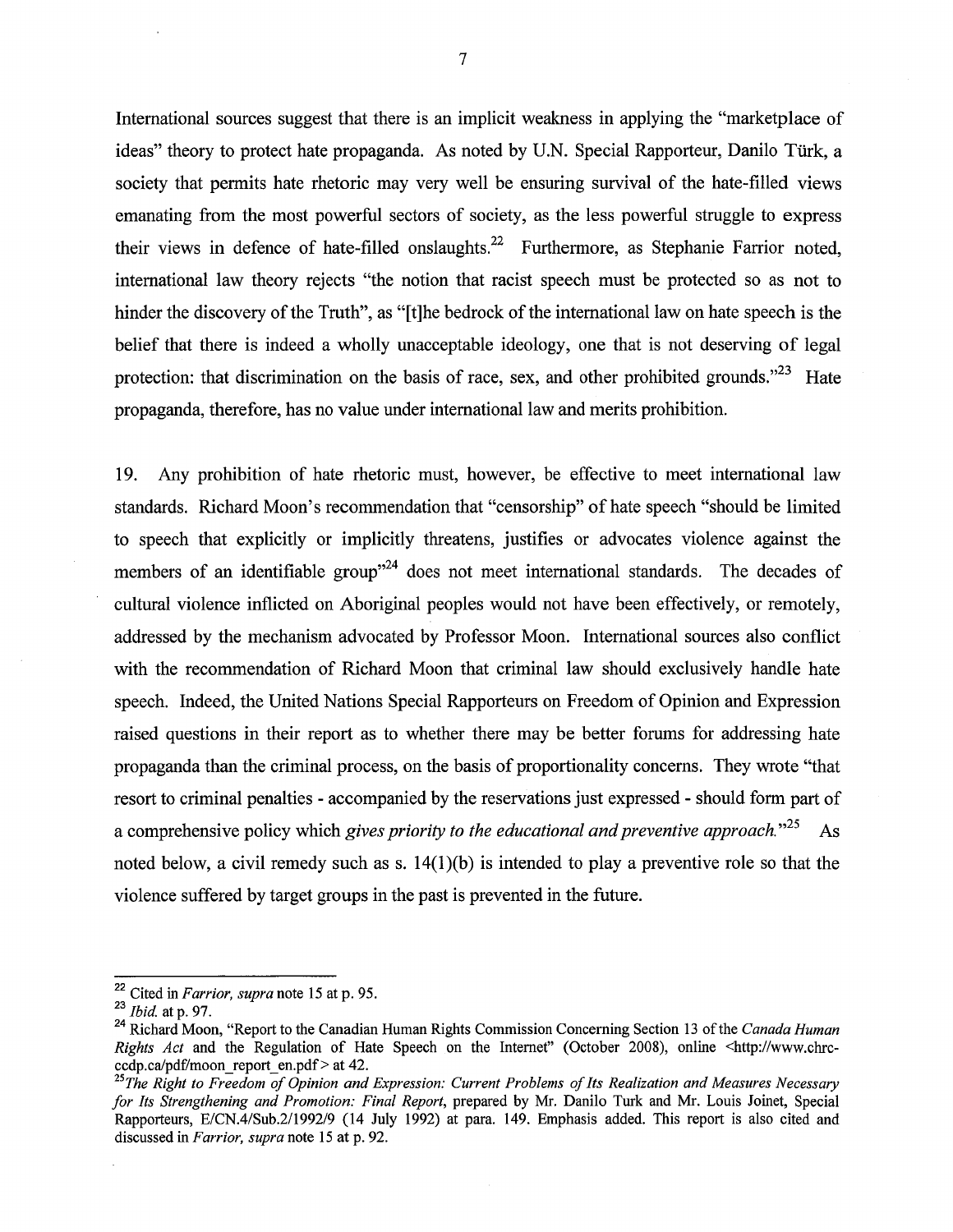#### **D. Purposive Approach to Section 14(l)(b)**

20. It is respectfully submitted that the analysis under s.  $14(1)(b)$  should be guided by the remedial purpose of the *Code.* The main purpose of the *Code* is set out in s. 3, which informs the purpose and intended effect of s.  $14(1)(b)$ :

i

- **3** The objects of this Act are:
	- (a) to promote recognition of the *inherent dignity* and the equal inalienable rights of all members of the human family; and
	- (b) to further public policy in Saskatchewan that every person is free and *equal in dignity* and rights and to discourage and eliminate discrimination.
- 14(1) No personal shall publish or display.. .representation:
	- (b) that exposes *or tends to expose* to hatred, ridicules, belittles or *otherwise affronts the dignity* of any person or class of persons on the basis of a prohibited ground.<sup>26</sup>

It is submitted that the concept of "dignity" is the underlying and governing principle in both ss. 3 and 14(l)(b). A society that is honestly committed to the promotion of dignity can never tolerate hate rhetoric, because hate rhetoric undermines the dignity of the target group. Hate rhetoric does so by positing a society where target groups are treated inferior and by inciting others to help fashion such a society. As a consequence, it has been settled internationally "that hate propaganda restrictions are a necessary step to achieve the most fundamental aspects of those instruments: non-discrimination and respect for the dignity of every human person."<sup>27</sup>

21. As noted by Ron Levy,<sup>28</sup> the concept of harm to dignity has been incorporated in many Canadian human rights judgments.29 Ishani Maitra and Mary Kate McGowan argued that hate speech is as at least as worthy of regulation as other regulated expressions because the messages conveyed are aimed at inciting social changes that mark the target group as socially inferior and

<sup>&</sup>lt;sup>26</sup> The Code, *supra*, note 1. Emphasis added.

<sup>&</sup>lt;sup>27</sup> Farrior, supra note 15 at p. 97

<sup>&</sup>lt;sup>28</sup> Ron Levy, "Expressive Harms and the Strands of Charter Equality: Drawing Out Parallel Coherent Approaches to Discrimination" (2002), 40 Alta. L. Rev. 393-416 ["Levy"].

<sup>&</sup>lt;sup>29</sup> See Levy, *ibid.* at para. 22, for a summary of Lamer C.J.C.'s articulation of the concept of dignity from *Rodriguez* v. British Columbia (Attorney General), [I9931 3 SCR 519, and Sopinka J, writing for the majority in Rodriguez, stated: "That respect for human dignity is one of the underlying principles upon which our society is based is unquestioned."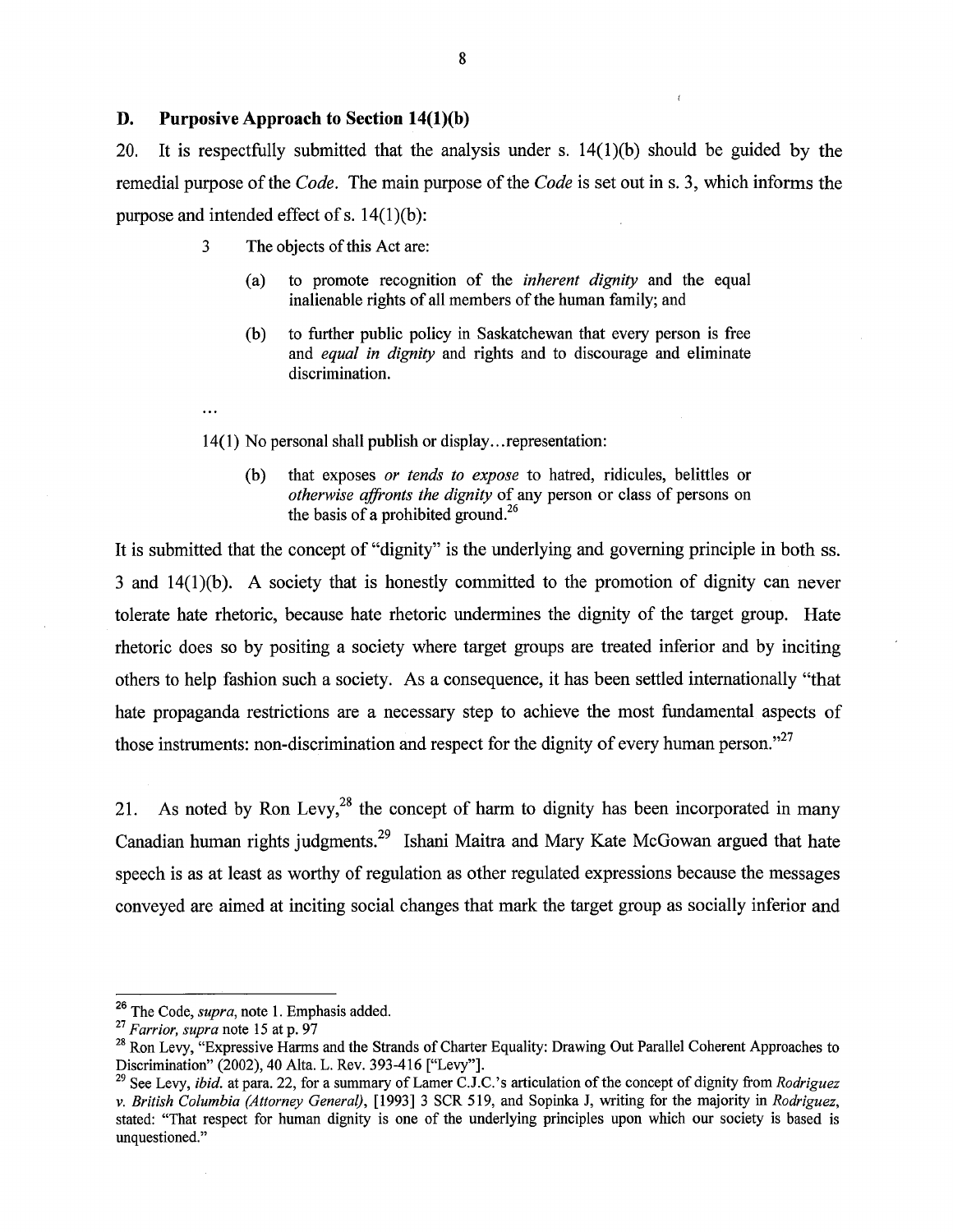that legitimates discrimination against the group.<sup>30</sup> Stephanie Farrior, in analysing the development of hate speech regulation in international law, observed that it is an abuse of speech rights for hate mongers to "seek a society of discrimination where they are the dominant group," and that international law has developed the concept that "[slince hate mongers aim to deprive members of the target group of their right to non-discrimination, their hate speech may be prohibited."<sup>31</sup>

22. Similarly, under Saskatchewan law, the commitment to dignity forecloses any room for hate propaganda. The analysis of the contextual factors under s. 14(1)(b) should therefore be guided by concern for preventing such attacks on the dignity of target groups. Under this purposive and preventive approach hate propaganda will not escape scrutiny because: i. the message it conveys is already pervasive in the public; ii. the hate is framed in moral or religious terms, or iii. the message expresses hatred of a characteristic of the group rather than of the group directly. Indeed, an analysis guided by concern for protecting the dignity of the target group will recognize that such hate messages can be the most harmful kinds of propaganda. It is also respectfully submitted that in a s. 14(1)(b) contextual analysis, particular scrutiny should be applied to hate messages directed at fundamental or core connections between the target group and society. History confirms that hate rhetoric must be expediently arrested when its messages encourage deprivation of a target group's involvement and treatment in fundamental civic areas, such as: the justice system, education, the political process, and employment.

23. If Saskatchewan is to meet international standards in preventing and redressing hate propaganda, a purposive approach to s.  $14(1)(b)$  is essential. The human rights process allows for much greater opportunities to fashion educational and preventive remedies, which is consistent with the "comprehensive policy" approach recommended by the U.N. Special Rapporteurs. Furthermore, contrary to the position of Professor Moon, the obligation of international law is not limited to preventing incitement of violence. The obligation is to tackle hate messages that undermine the dignity of the target group with the purpose of stopping such messages from causing lasting and devastating harm.

**<sup>30</sup>** Ishani Moitra and Mary Kate McGowan, "On Racist Hate Speech and the Scope of a Free Speech Principle" (2010), 23 Can. J. L. & Juris. 343-372, see particularly paragraphs 86 to 105.

**<sup>31</sup>** *Farrior, supra* note 15 at p. 98.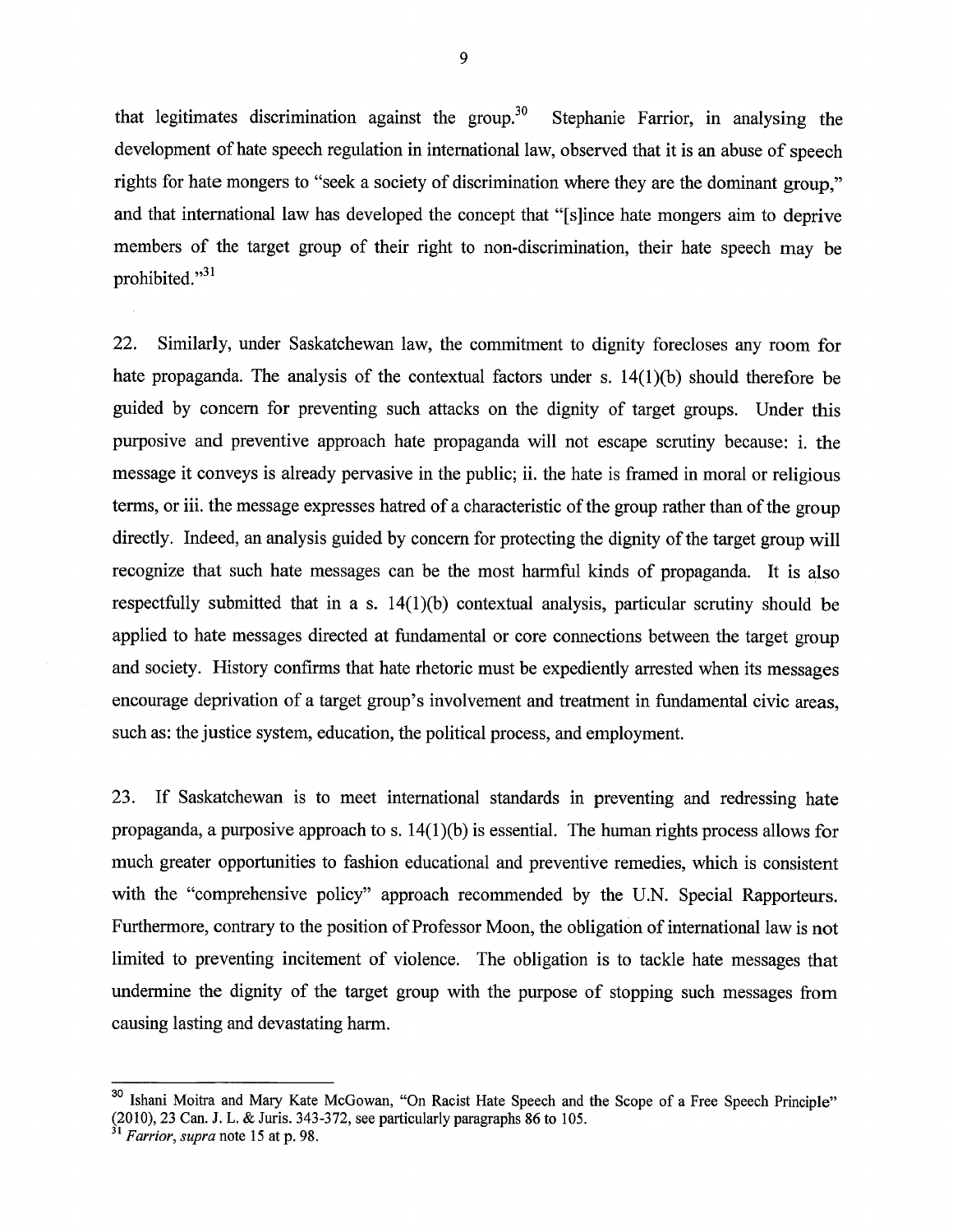24. Hateful rhetoric and outright lies continue against the Aboriginal peoples in Canada, and the destinies of these peoples remains a hostage of hate. As noted by RCAP, the public the destinies of these peoples remains a hostage of hate. As noted by RCAP, the public discussion "as recent as the debates of the last decade about Aboriginal self-government — has reflected and continues to reflect the abiding prejudices of earlier eras."<sup>32</sup> RCAP observed that "derision or contempt may well undermine the self-respect of people" and "jeopardizes their ability to participate as active members of their communities and to function effectively as autonomous individuals in work and private life. $\frac{333}{10}$  There is no legitimate juridical reason why any person or group should be subjected to such abuse, and no person or group need any longer suffer such abuse - if Canadian human rights law fully endorses the importance of promoting and protecting dignity.

#### **E. Conclusion**

25. There is a pressing and substantial objective underlying s.  $14(1)(b)$ ; an objective that is confirmed by international law and by the historic mistreatment of Canadian Aboriginal peoples. The most damaging hate rhetoric can be found in the public debate and characterized in moral and religious terms. The contextual analysis under s.  $14(1)(b)$  should be guided by a concern to protect the dignity of target groups and to prevent hate messages from pervading modern society.

#### **PART IV** - **SUBMISSIONS CONCERNING COSTS**

26. The Coalition submits that it should neither receive nor pay costs in this appeal.

#### **PART V** - **ORDER SOUGHT**

27. The Coalition adopts the submissions of the Appellants.

#### **ALL OF WHICH IS RESPECTFULLY SUBMITTED:**

August  $\mathcal{L}$  2011 **DAVID-STACK** 

Counsel for Federation of Saskatchewan Indian Nations, Assembly of First Nations, and **Metis Kation** - **Saskatchewan** 

**<sup>32</sup>**RCAP, *supra* note 2 at p. 250.

*<sup>33~</sup>bid.* at p. 681.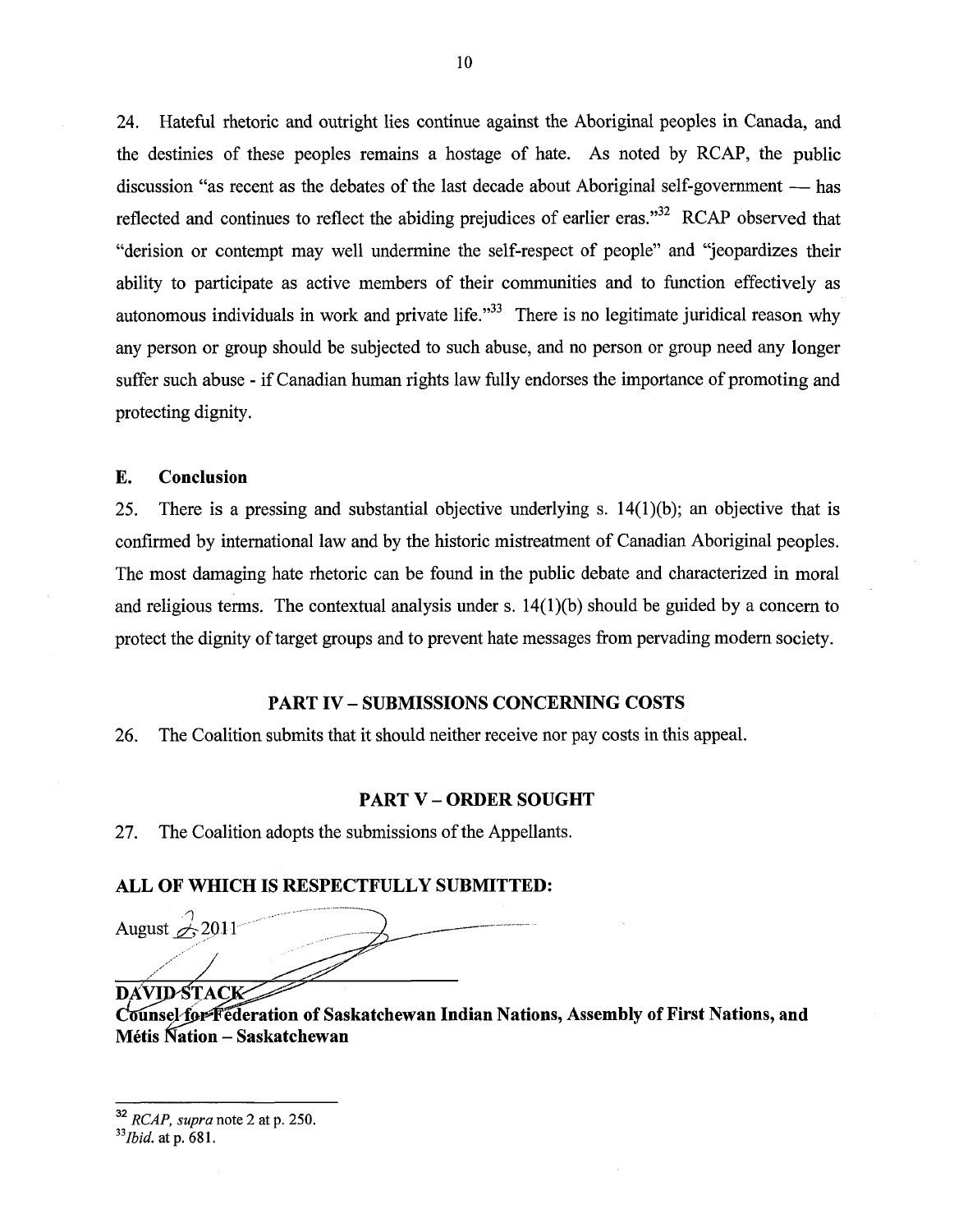#### **PART VI** - **TABLE OF AUTHORITIES**

| T T                                                                                                      |               |  |
|----------------------------------------------------------------------------------------------------------|---------------|--|
| <b>PART VI - TABLE OF AUTHORITIES</b>                                                                    |               |  |
| <b>Cases</b>                                                                                             | Paragraph No. |  |
| Catch the Fire Ministries Inc v Islamic Council of Victoria Inc, [2006] VSCA 284 (Vic. Sup. Ct.,         |               |  |
|                                                                                                          |               |  |
| E.B. v. Order of the Oblates of Mary Immaculate in the Province of British Columbia, [2005] 3 S.C.R. 45, |               |  |
|                                                                                                          |               |  |
|                                                                                                          |               |  |
|                                                                                                          |               |  |
|                                                                                                          |               |  |

#### **Secondary Sources**

Farrior, S. "Molding The Matrix: The Historical and Theoretical Foundations of International Law Concerning Hate Speech" (1996), 14 Berkeley J. Int'l L. 1 ................................... 10, 18, 2 1

Hartley, K., Joffe, P. & Preston, J. eds., *Realizing the UN Declaration on the Rights of Indigenous Peoples: Triumph, Hope, and Action* (Saskatoon, SK: Purich Publishing Limited, 

Indian and Northern Affairs Canada, Media Release, "Canada's Statement of Support on the United Nations Declaration on the Rights of Indigenous Peoples" (12 November 2010)............ 6

Levy, R. "Expressive Harms and the Strands of Charter Equality: Drawing Out Parallel Coherent Approaches to Discrimination" (2002), 40 Alta. L. Rev. 393-4 16 .......................................... 2 1

 $\bar{\psi}$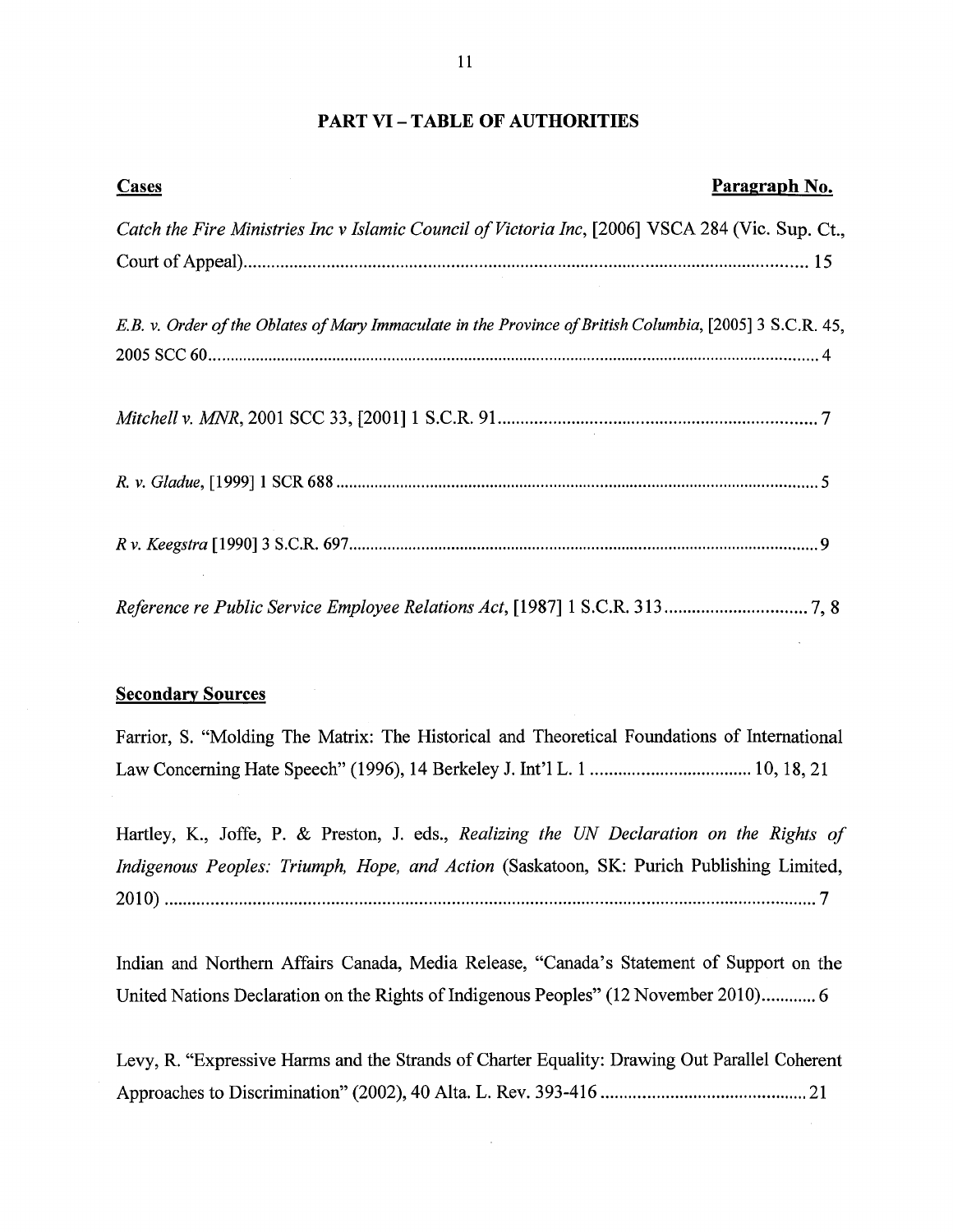Manitoba, Public Inquiry into the Administration of Justice and Aboriginal People, Report: The Deaths of Helen Betty Osborne and John Joseph Harper, vol. 2 (Winnipeg: Queen's Printer, 199 1) **~http://www.ajic.mb.ca/volumell/toc.html.** ...................................................................... 5

McKenna, I. *Canada's Hate Propaganda Laws -A Critique,* (1994), 26 Ottawa L. Rev.159 ... 16

Moitra, I. and McGowan, M.K. "On Racist Hate Speech and the Scope of a Free Speech Principle" (2010), 23 Can. J. L. & Juris. 343-372 ....................................................................... 21

Nova Scotia, Royal Commission on the Donald Marshall, Jr., Prosecution: Report (Halifax: McCurdy's Printing and Typesetting, December, 1989) .............................................................. 5

*Report of the Royal Commission on Aboriginal Peoples,* Vol. 1 (Ottawa: Canada Communication Group, 1996) ............................................................................................................ 4, 5, 13, 14, 24

Schabas, W.A. "Hate Speech in Rwanda: The Road to Genocide" (2000), 46 McGill L.J. 141-171 .................................................................................................................................... 13

*The Right to Freedom of Opinion and Expression: Current Problems of Its Realization and Measures Necessary for Its Strengthening and Promotion: Final Report, prepared by Mr. Danilo* Turk and Mr. Louis Joinet, Special Rapporteurs, E/CN.4/Sub.2/1992/9 (14 July 1992) ..... .18, 19

Warner La Forest, **A.** "Domestic Application on International Law in Charter cases: Are We There Yet?" (2004), 37 UBC L. Rev. 157-21 8 ............................................................................. 9